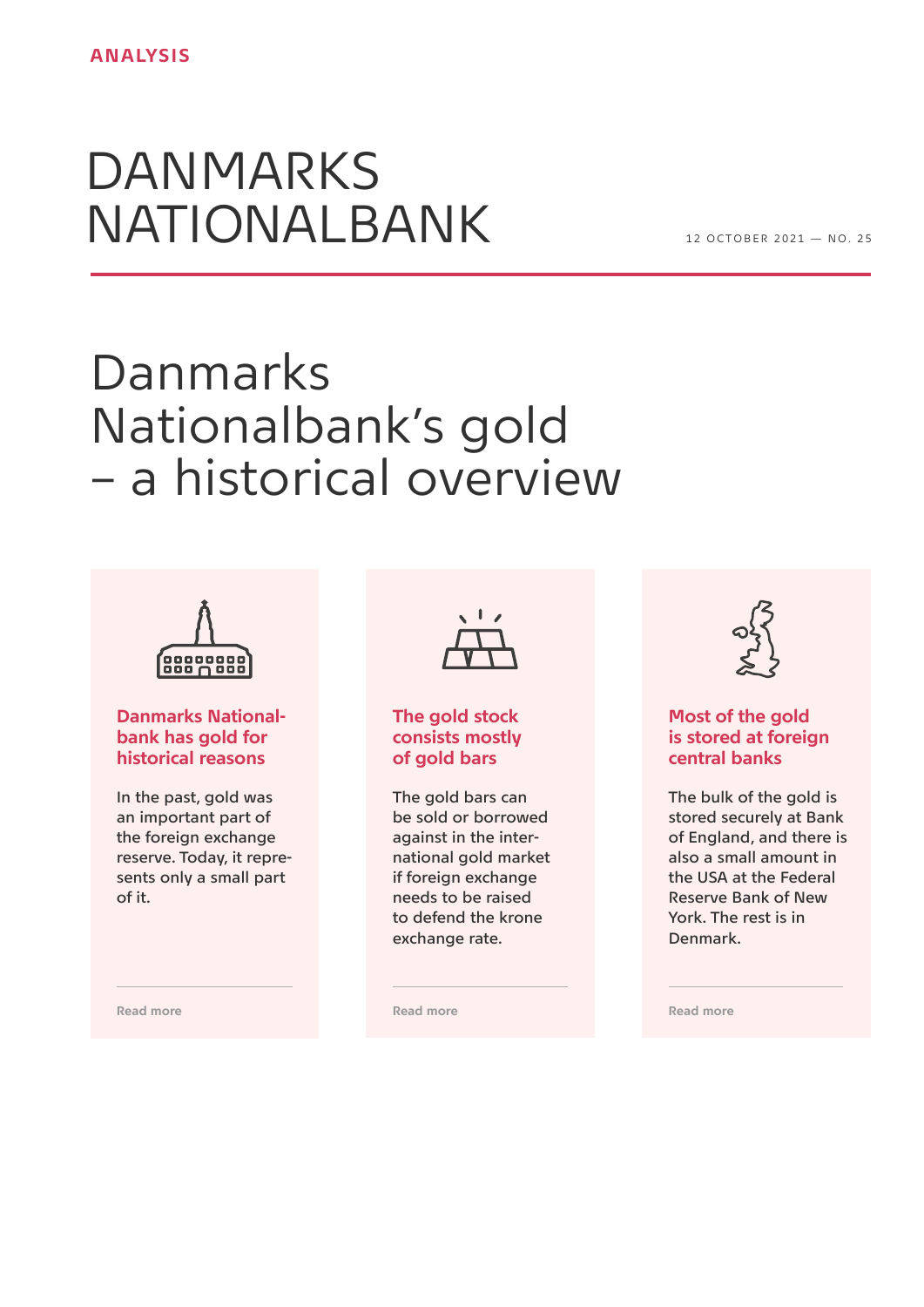<span id="page-1-0"></span>Under the Danmarks Nationalbank Act (*Nationalbankloven*), Danmarks Nationalbank must hold a stock of gold. At the end of 2020, the stock of gold was approximately 66.5 tonnes with a market value of kr. 24.5 billion.

Gold used to play an important role in both the cash system and more generally in monetary and foreign exchange policies. But that was many years ago, and by the end of 2020 gold accounted for only a small proportion (5.6 per cent) of the value of Danmarks Nationalbank's foreign exchange reserve.<sup>1</sup> Today, the foreign exchange reserve consists primarily of deposits in foreign banks and of bonds in euro, which can be quickly sold or borrowed against if foreign exchange needs to be raised to defend the krone exchange rate.

Many other central banks have a gold stock for historical reasons, like Danmarks Nationalbank. At the end of 2020, Danmarks Nationalbank's gold stock accounted for only 0.2 per cent of the total global gold stock of around 35,000 tonnes held by central banks and other monetary authorities. It is estimated that by the end of 2019, central banks owned 18 per cent of the total amount of gold mined worldwide of around 197,600 tonnes.<sup>2</sup>

Today, Danmarks Nationalbank's gold stock consists primarily of about 5,200 gold bars, stored securely at two foreign central banks, the Bank of England and the Federal Reserve Bank of New York. Since the early 1950s, most of Danmarks Nationalbank's gold stock has been stored abroad, see chart 1.

This analysis looks into the following issues:

- The historical background to Danmarks Nationalbank's gold stock and the role of gold in the international monetary regimes in which Denmark has participated
- The provisions on gold in the Danmarks Nationalbank Act
- The contents of the gold stock, its development in size and its geographical location over time
- Issues relating to accounting, control and auditing of the gold stock.



ish National Archives and internal material at Danmarks Nationalbank.

The information in the analysis comes from publications, historical source material from Danmarks Nationalbank's document archive at the Danish National Archives and internal material at Danmarks Nationalbank. Like other companies, Danmarks Nationalbank has only kept background material for, among other things, annual accounts for a certain number of years back in time. Certain historical information on the gold stock can therefore only be found in Danmarks Nationalbank's archives if such information relates to other Danmarks Nationalbank business areas, and material from these has been considered relevant to preserve.

<sup>1</sup> See Danmarks Nationalbank, *Annual Report 2020*.

<sup>2</sup> See IMF, *International Financial Statistics* and the page "How much gold has been mined?" on the World Gold Council's website *[\(link\)](https://www.gold.org/about-gold/gold-supply/gold-mining/how-much-gold)*.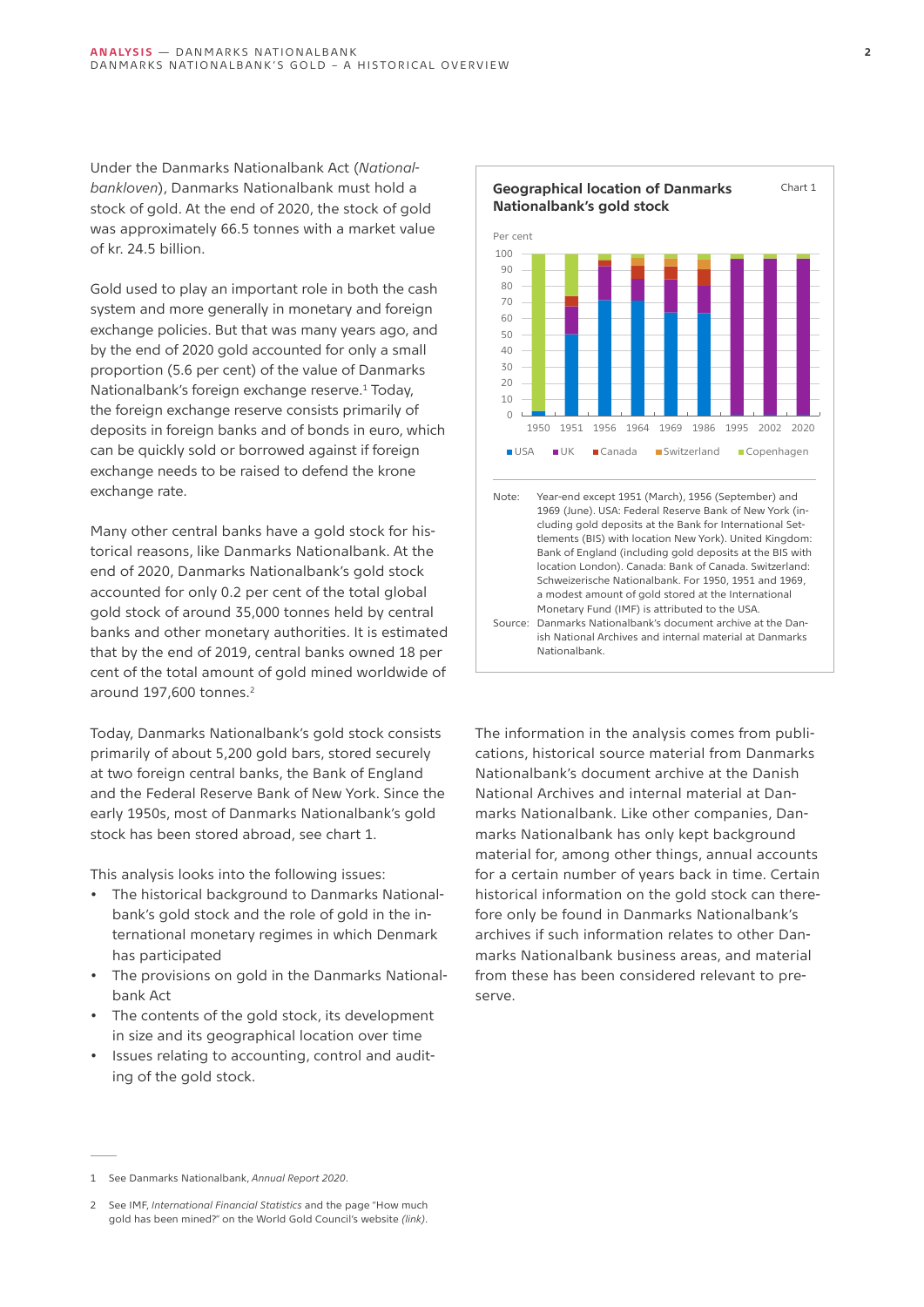# <span id="page-2-0"></span>The gold standard

Under the classical gold standard in the late 19th and early 20th centuries, many countries based their monetary systems on gold. This meant that the coins had a certain gold content and that banknotes could be freely exchanged for gold coins at the central bank according to an officially established conversion ratio (a gold coin standard).<sup>3</sup>

Denmark switched from a silver-based to a goldbased monetary system with the Coinage Act (*Møntloven*) of 1873, which also meant a transition from rigsdaler to kroner as a currency unit. The new krone coins had a certain gold content, and banknotes denominated in kroner could be exchanged freely for gold coins at Danmarks Nationalbank. Thus, as a result of the new monetary system, the majority of Danmarks Nationalbank's foreign exchange reserve then consisted of gold (or claims linked to gold), compared to silver previously.4

The classical gold standard ensured fixed exchange rates between the participating countries, see box 1. This was not a system coordinated by an international organisation or the like. A country usually joined the gold standard by committing itself to issuing banknotes that were freely convertible to gold, while allowing the free movement of gold and capital across national borders. The Scandinavian countries were among those that deviated from the pattern of joining the gold standard unilaterally. In the first half of the 1870s, Norway, Sweden and Denmark concluded agreements on a Scandinavian currency union. The agreements covered common standards for the gold content of the countries' main coins, and from the mid-1870s a Danish, a Swedish and a Norwegian krone coin had the same gold

## **How the gold standard led to fixed exchange rates**

The gold standard ensured fixed exchange rates between the participating countries. In 1875, for example, Danish krone coins contained 0.4032 g fine gold, while a British pound coin contained 7.3224 g fine gold. This gave a value ratio between the two countries' coins of 7.3224/0.4032 = kr. 18.16 per pound. The exchange rate between the krone and the pound fluctuated closely around this ratio – the so-called mint parity. The exchange rate was not always in full accord with the mint parity, but this was due to the costs of minting, insurance and transport of the gold. If the exchange rate deviated too much from the mint parity, it would be profitable to buy the cheaper of the two currencies, have it melted down and minted as the more expensive of the two currencies.

content. These gold coins could circulate freely in the three countries as legal tender.

As part of the rules of the game of the gold standard5, the standard could be temporarily suspended in case of an emergency, but a return to it afterwards would have to be ensured.

The international gold standard system was suspended at the outbreak of World War I in 1914, and Danmarks Nationalbank was also exempted from the obligation to convert its banknotes into gold coins. In 1927, Denmark returned to the gold standard with the same gold content in a krone as in 1913. However, Danmarks Nationalbank was only obliged to exchange banknotes for amounts of gold equal

 $Box 1$ 

<sup>3</sup> The gold standard has previously been described in several Danmarks Nationalbank publications, including Bie, Ulrik and Astrid Henneberg Pedersen (1999), The Role of Gold in the Monetary System, *Danmarks Nationalbank Monetary Review*, Vol. 38(3), pp. 19- 35; Abildgren, Kim (2004), A chronology of Denmark's exchange-rate policy 1875-2003, *Danmarks Nationalbank Working Papers*, No. 12, April; and Abildgren, Kim (2018), *Danmarks Nationalbank 1818-2018*, Rosendahls.

<sup>4</sup> See Abildgren, Kim (2016), 175 years of financial risks and returns in central banking, *Danmarks Nationalbank Working Papers*, No. 103, January.

<sup>5</sup> See, for example, McKinnon, Ronald I. (1993), The Rules of the Game: International Money in Historical Perspectives, *Journal of Economic Literature*, Vol. 31(1), pp. 1-44; Bordo, Michael D. and Finn E. Kydland (1995), The Gold Standard As a Rule: An Essay in Exploration, *Explorations in Economic History*, Vol. 32(4), pp. 423-464; and Bordo, Michael D. and Hugh Rockoff (1996), The Gold Standard as a "Good Housekeeping Seal of Approval", *Journal of Economic History*, Vol. 56(2), pp. 389-428.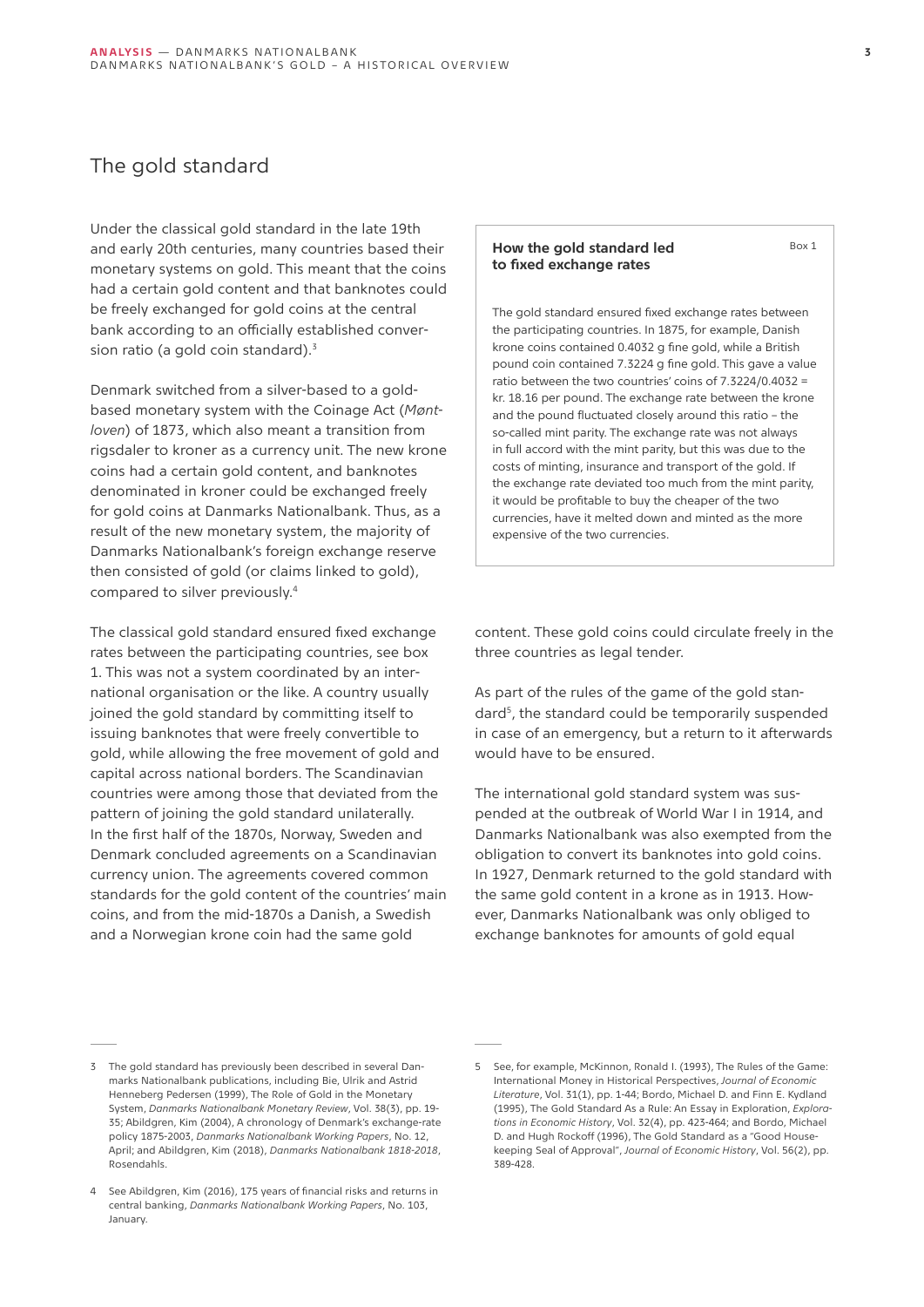to the value of one or more whole gold bars (a gold bar standard).<sup>6</sup>

During the economic crisis of the early 1930s, the international gold standard system collapsed. The UK left the gold standard in September 1931. Denmark did the same shortly after, and Danmarks Nationalbank's obligation to convert its issued banknotes into gold was lifted. Since then, gold has played no role in Denmark's banknote system.

# Gold and the Bretton Woods system

The International Monetary Fund (IMF) was founded in 1944, and one of its tasks was to administer the new international exchange rate system established after World War II. It was named the Bretton Woods system after the city where the agreement was concluded. The Bretton Woods system was a fixed exchange rate system aimed at avoiding the competing devaluations that had characterised crisis policy in the 1930s. In the Bretton Woods system, the participating countries maintained a fixed exchange rate against the dollar within a narrow fluctuation band. The dollar was, in turn, defined against gold, but only central banks and similar monetary authorities could convert dollars into gold at the US Treasury at the official parity (35 dollars per ounce of gold7).

Denmark joined the IMF in 1946 and also became part of the Bretton Woods system. This obliged the Danish state to pay a certain amount of gold to the IMF as part of Denmark's quota in the IMF's capital base.<sup>8</sup>

In the decades after World War II, the focus was also on lifting the quantitative trade restrictions and bilateral payment agreements that had characterised the international economy in the 1930s and in the war years. Gold played a role as a payment instrument in the European Payment Union (EPU), established in 1950 as a multilateral payment and credit system for settling trade imbalances between a number of Western European countries (including Denmark). The EPU existed until 1958, when most EPU countries (including Denmark) made their currencies convertible again, i.e. freely exchangeable with other currencies, including the dollar.<sup>9</sup>

The Bretton Woods system came under growing pressure during the 1960s, when the amount of short-term dollar claims grew relative to the US gold reserves. Major differences emerged between the price of gold in the private market and the official parity, and efforts to eliminate them failed, despite several central banks' coordinated interventions in the gold market. The Bretton Woods system collapsed in the early 1970s, when the USA lifted the gold convertibility of the dollar. This meant a gradual transition to floating exchange rates between the main currencies and an end to the key role of gold in the international monetary system.

In the second half of the 1970s, the requirement that 25 per cent of an IMF member country's quota should be paid in gold was abolished. In addition, it was decided in 1976 that part of the IMF's gold stock should be sold back to the member countries at the official book price, which was significantly lower than the market price.<sup>10</sup>

<sup>6</sup> This was in line with the recommendations of the international conference on resuming the gold standard held in Genoa in 1922. The idea was that a gold bar standard would reduce the need for monetary gold compared to a gold coin standard. For the same reason, one of the recommendations of the Genoa Conference was that central banks in small countries should keep larger parts of their reserves in currencies that could be converted into gold, rather than including gold directly in the foreign exchange reserve (a gold exchange standard). The gold-saving recommendations of the Genoa Conference aimed to prevent future income increases, combined with limited global gold production, from generating liquidity shortage in the international monetary system.

<sup>7</sup> Gold amounts are traditionally measured in troy ounces. 1 troy ounce is defined as 31.1034768 g fine gold. 1 kg fine gold is approximately equivalent to 32.1507465 troy ounces, see the page "The Troy Ounce" on the London Bullion Market Association's website *[\(link\)](https://www.lbma.org.uk/wonders-of-gold/items/the-troy-ounce)*.

<sup>8</sup> See Danmarks Nationalbank, *Report and Accounts 1946*; and Danmarks Nationalbank, *Report and Accounts 1949*.

<sup>9</sup> See Mikkelsen, Richard (1999), *Marshall Help*. *European Payment Union*  (in Danish only), Danmarks Nationalbank.

<sup>10</sup> Another part of the IMF's gold stock was to be sold at auction, and the realised capital gain was to be used for the benefit of developing countries, see Mogensen, Katrine Graabæk (2007), The Future Financing of the IMF, *Danmarks Nationalbank Monetary Review*, Vol. 46(2), pp. 81-92; Andersen, Bodil Nyboe and Henning Holten (1978), Developments in the international monetary system since 1945 (in Danish only), *Nationaløkonomisk Tidsskrift*, Vol. 116, pp. 6-22; and Danmarks Nationalbank, *Report and Accounts 1976*.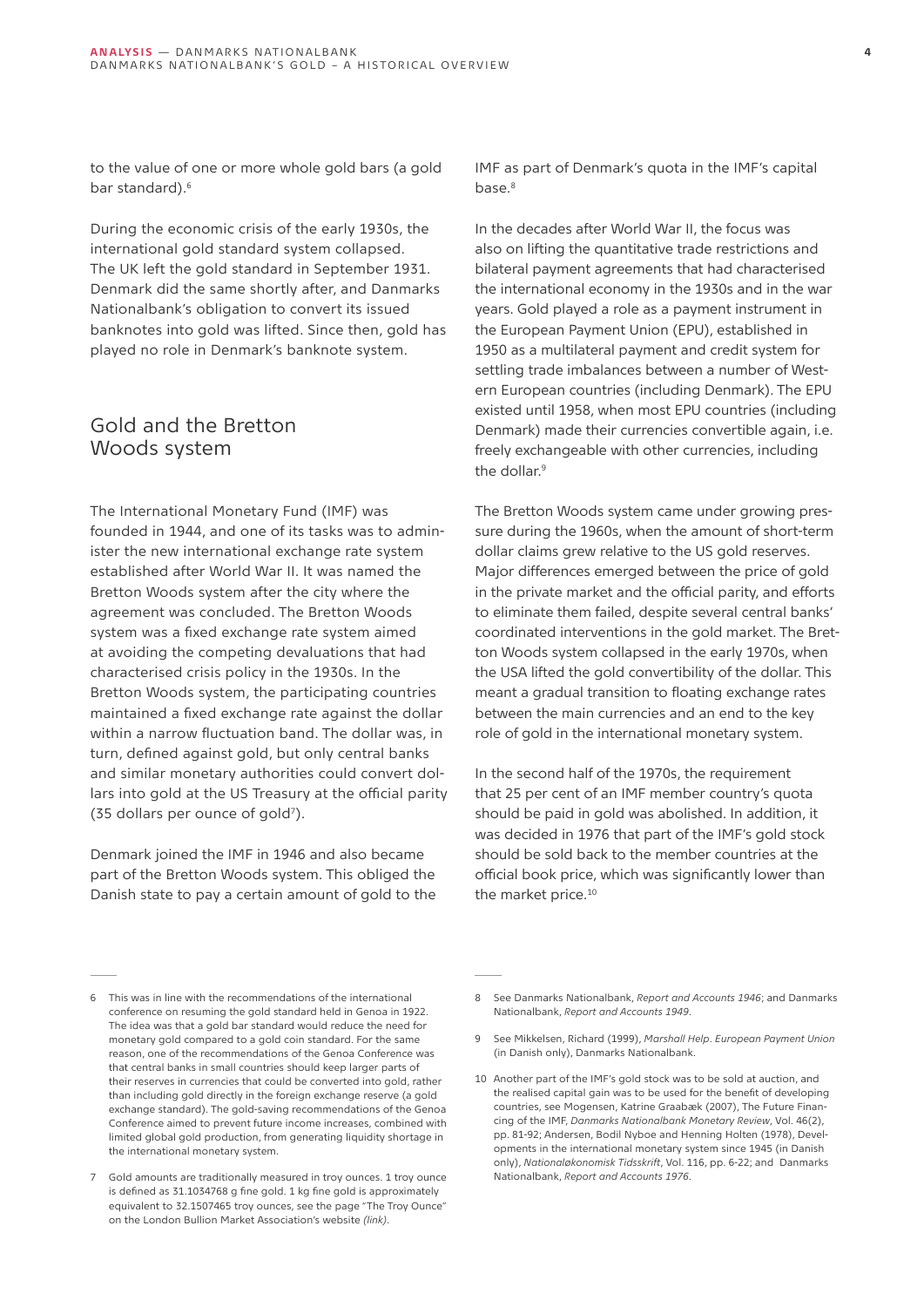After the 1970s, gold was still included in the foreign exchange reserves of many central banks – and was for example used for certain transactions between central banks in the European exchange rate cooperation (see below) – but gold's share of the reserves decreased over time.

# Gold and the European exchange rate cooperation

Gold was originally among the currency assets that could be used to settle intervention credits in the European exchange rate cooperation, which was established in the early 1970s, named the "Currency Snake". The Danish krone also participated in this cooperation. However, the settlement followed a gold price significantly below the market price for gold, which made member states unwilling to use gold for the repayment of intervention credit. In the mid-1970s, gold was thus removed from the pool of currencies for the settlement of intervention credits.<sup>11</sup>

In 1979, the European exchange rate cooperation EMS/ERM was established, making it mandatory for the participating national central banks – including Danmarks Nationalbank – to deposit 20 per cent

of their gold stock and 20 per cent of their dollar reserves in the European Monetary Cooperation Fund (EMCF). In return, the central banks received a claim in ecu<sup>12</sup> on the EMCF, which could be used to settle intervention credits within the exchange rate cooperation.13 Gold deposits were adjusted quarterly (through rolling spot and forward transactions) to continuously correspond to 20 per cent of gold stocks. Ownership of the gold remained with the depositing central banks.

In 1994, the European Monetary Institute (EMI) took over the tasks previously performed by the EMCF, including the task of issuing claims in ecu on the basis of gold deposits.<sup>14</sup> When the European Central Bank (ECB) was established in mid-1998, it took over the administration of the depositing scheme. The scheme was phased out at the end of the year, when the EMS/ERM was replaced by the ERM2 and the euro was introduced.15

When the euro was introduced at the beginning of 1999, the participating national central banks were to transfer part of their foreign exchange reserves to the ECB.16 15 per cent of the transfers were made up of gold<sup>17</sup>, and gold has been transferred from the national central banks to the ECB in all euro area enlargements since 1999 as part of foreign exchange reserve transfers<sup>18</sup>. If Denmark had chosen to join the

- 11 See Hoffmeyer, Erik (1992), *The International Monetary System: An Essay in Interpretation*, Amsterdam: North-Holland.
- 12 European Currency Unit. The ecu was a basket of currencies composed of fixed quantities of all European Community member states' currencies.
- 13 See Danmarks Nationalbank, *Report and Accounts 1979*.
- 14 See EMI, *Annual Report 1994*.
- 15 See ECB, *Annual Report 1998*.
- 16 In accordance with Article 30 of the Statute of the ESCB (Protocol on the Statute of the European System of Central Banks and of the European Central Bank), the amount of transfers by each central bank should be based on the key for the payment of capital to the ECB. The Statute of the ESCB did not specify a transfer currency, but a Guideline of the ECB of 3 November 1998 laid down the currencies as dollar, yen and gold, see Guideline of the European Central Bank of 3 November 1998 as amended by the Guideline of 16 November 2000 on the composition, valuation and modalities for the initial transfer of foreign-reserve assets, and the denomination and remuneration of equivalent claims (ECB/2000/15).
- 17 See ECB, *Annual Report 1998*; and ECB, *Annual Report 1999*.
- 18 Greece in 2001, Slovenia in 2007, Cyprus and Malta in 2008, Slovakia in 2009, Estonia in 2011, Latvia in 2014 and Lithuania in 2015, see ECB, *Annual Report 2001*; ECB, *Annual Report 2007*; ECB, *Annual Report 2008*; ECB, *Annual Report 2009*; ECB, *Annual Report 2011*; ECB, *Annual Accounts 2014*; and ECB, *Annual Accounts 2015*.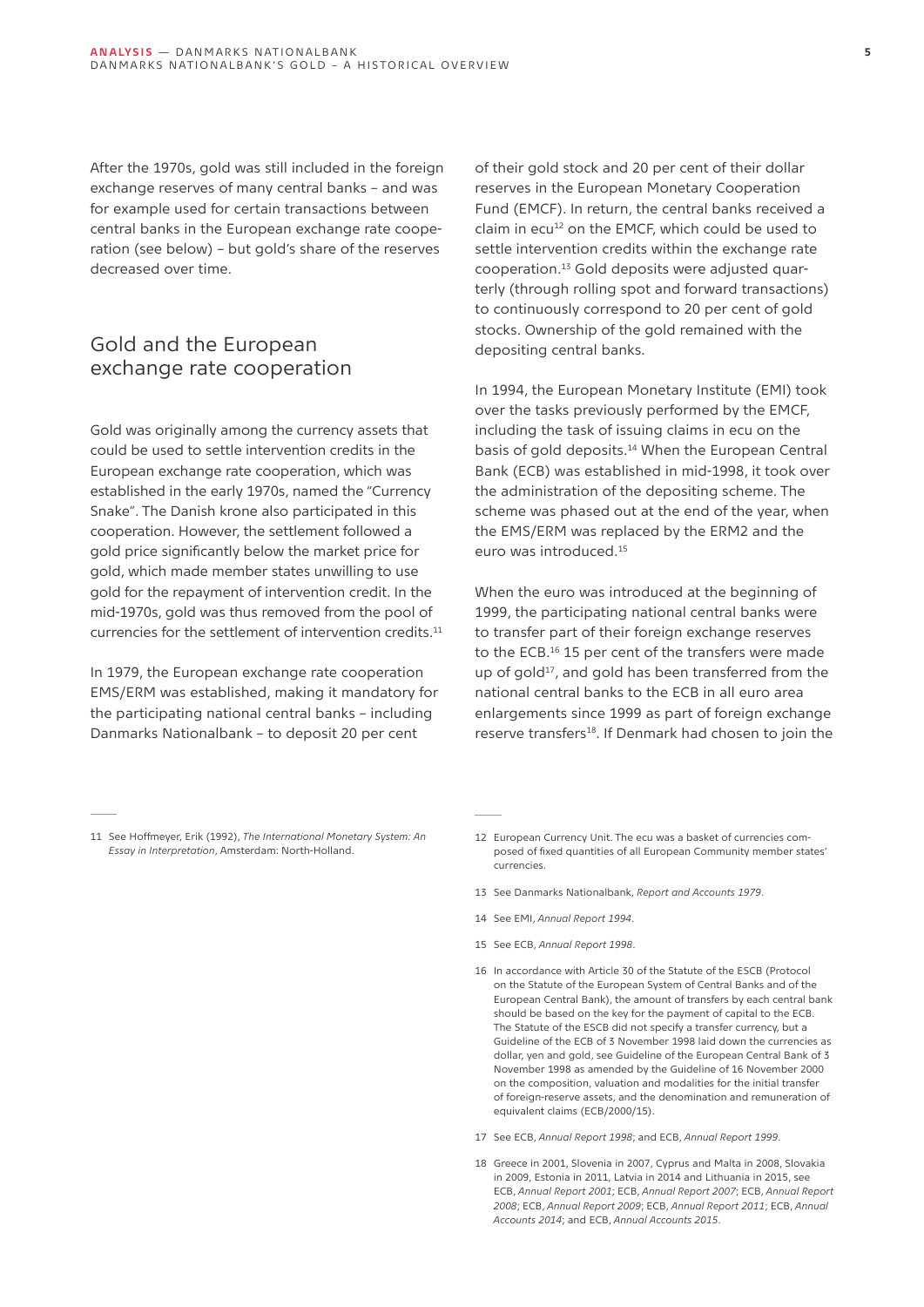euro in the referendum in September 2000, Danmarks Nationalbank would also have been obliged to transfer gold to the ECB.19

# Agreement between European central banks on gold sales 1999-2019

In the late 1980s and in the 1990s, a number of central banks sold gold from their stocks, while others announced plans to do so.<sup>20</sup> This put downward pressure on gold prices and led to uncertainty in the gold market, given the central banks' large gold stocks. In order to create transparency and dampen uncertainty, the ECB and 14 other European central banks<sup>21</sup> announced an agreement in 1999 to coordinate their plans for the sale of gold from their foreign exchange reserves.<sup>22</sup> Danmarks Nationalbank was not party to the agreement.

The agreement on coordination of sales plans was renewed in 2004, 2009 and 2014. The parties to the 2014 agreement were the ECB and 21 other central banks $23$  – and it expired in 2019. Upon expiry, the parties announced that they no longer saw a need

for the agreement as the gold market had matured significantly since 1999. At the same time, the parties to the agreement confirmed that they still considered gold to be an important foreign exchange reserve asset. Furthermore, it was mentioned that none of them had current plans to sell considerable amounts of gold and that central banks and other official institutions had by then generally become net buyers of gold.

A recent analysis by the ECB<sup>24</sup> confirms that central banks and other official institutions have become net buyers of gold over the past decade. This is primarily due to institutions in emerging market economies. The development is said to reflect the low or negative nominal interest rates and diversification gains of holding gold through portfolio diversification. The gain may occur if the gold price tends to diverge from the price of other assets, such as equities and bonds, including if gold is perceived as a safe haven during periods of financial market volatility.25 In various previous studies, Danmarks Nationalbank has discussed the diversification gains from holding gold in its foreign exchange reserve through market risk diversification on the portfo- $\ln 2^{26}$ 

- 19 See Bie, Ulrik and Astrid Henneberg Pedersen (1999), The Role of Gold in the Monetary System, *Danmarks Nationalbank Monetary Review*, Vol. 38(3), pp. 19-35; Kjeldsen, Kristian (2000), ECB Ownership and Reserves (in Danish only), *Danmarks Nationalbank Monetary Review*, Vol. 39(1), pp. 57-64; and Ministry of Economic Affairs and Finance (2000), *Denmark and the euro* (in Danish only), Schultz.
- 20 See Bie, Ulrik and Astrid Henneberg Pedersen (1999), The Role of Gold in the Monetary System, *Danmarks Nationalbank Monetary Review*, Vol. 38(3), pp. 19-35.
- 21 Oesterreichische Nationalbank, Banque Nationale de Belgique, Finlands Bank, Banque de France, Deutsche Bundesbank, Central Bank of Ireland, Banca d'Italia, Banque centrale du Luxembourg, De Nederlandsche Bank, Banco de Portugal, Banco de España, Sveriges Riksbank, Schweizerische Nationalbank and the Bank of England, see the press release *Joint statement on gold* from the ECB, 26 September 1999.
- 22 See also Danmarks Nationalbank, *Monetary Review*, 4th Quarter 1999.
- 23 Banque Nationale de Belgique, Deutsche Bundesbank, Eesti Pank, Central Bank of Ireland, Bank of Greece, Banco de España, Banque de France, Banca d'Italia, Central Bank of Cyprus, Latvijas Banka, Lietuvos bankas, Banque centrale du Luxembourg, Central Bank of Malta, De Nederlandsche Bank, Oesterreichische Nationalbank, Banco de Portugal, Banka Slovenije, Národná banka Slovenska, Finlands Bank, Sveriges Riksbank and Swiss National Bank, see the press release *As market matures central banks conclude that a formal gold agreement is no longer necessary* from the ECB, 26 July 2019.
- 24 Chitu, Livia, Joaquim Gomes and Rolf Pauli (2019), Trends in central banks' foreign currency reserves and the case of the ECB, *ECB Economic Bulletin*, Issue 7, pp. 39-59.
- 25 See Jensen, Thomas Krabbe and Christian Stampe Sørensen (2010), The Increase in the Price of Gold in Recent Years, *Danmarks Nationalbank Monetary Review*, Vol. 49(1), pp. 51-64.
- 26 See Hansen, Ib and Christian Ølgaard (2000), Danmarks Nationalbank's Risk Management, *Danmarks Nationalbank Monetary Review*, Vol. 39(2), pp. 103-117; and Danmarks Nationalbank (2003), *Financial Management at Danmarks Nationalbank*.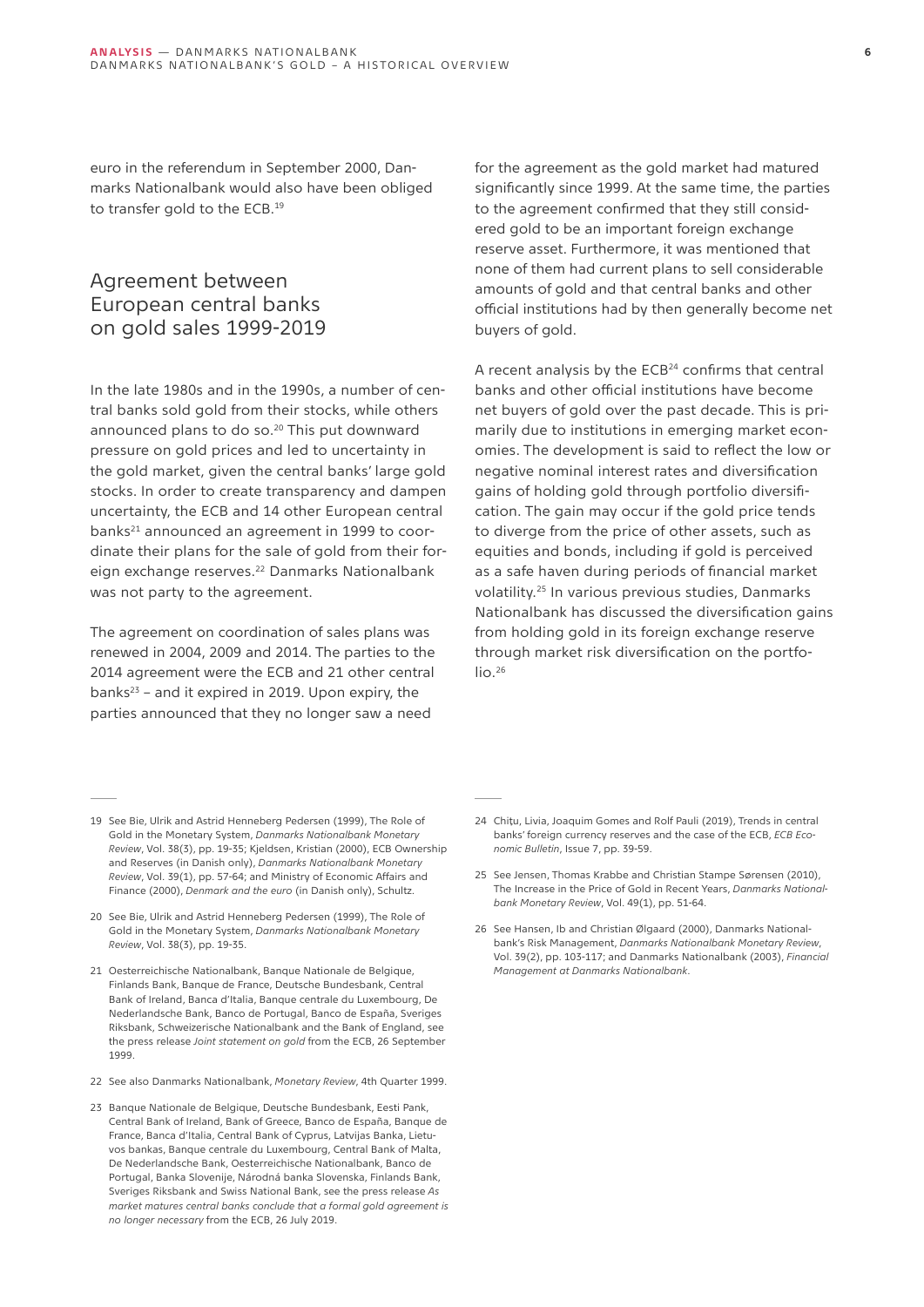# Gold and the Danmarks Nationalbank Act

When the Danmarks Nationalbank Act was drafted in the early 1930s, it was still expected that Denmark would return to the gold standard. That is why the Danmarks Nationalbank Act of 1936 stated that Danmarks Nationalbank should have a gold fund, and the banknotes in the 1936 series still showed the printed text "Danmarks Nationalbank's banknotes can be converted to gold in accordance with legislation in force".27

Section 10 of the Danmarks Nationalbank Act states that Danmarks Nationalbank must possess a gold fund as collateral for banknotes issued, and it must cover at least 25 per cent of the total active note circulation, see box 2. Under section 13 of the Act, the Board of Directors may, after having obtained the permission of the Royal Bank Commissioner (the Minister for Industry, Business and Financial Affairs), grant permission to deviate from the requirement for gold coverage of banknotes in circulation. The derogation has been granted since September 1939<sup>28</sup>, and is a regular item on the agenda of the quarterly meetings of Danmarks Nationalbank's Board of Directors.

Nowadays, the provisions on gold coverage for Danmarks Nationalbank's banknotes are of historical interest only.29 The longstanding practice of derogation from the requirement for gold convertibility for banknotes in circulation has worked smoothly. In terms of Danmarks Nationalbank's objective of contributing to stable prices, safe payments and stability in the financial system, increasing the gold stock or reducing banknote circulation, citing banknote coverage provisions, has not yet been relevant.

The last actual transactions in Danmarks Nationalbank's gold stock took place in the late 1970s. However, as mentioned above, the gold stock played a role in the European exchange rate cooperation EMS/ERM up to 1999, to which the Danish fixed

#### **Excerpts from Act no. 116 of 7 April 1936 on the National Bank of Denmark** Box 2

Excerpts from section 10:

"The gold fund shall cover at least 25 per centum of the total active note circulation. It may consist of:

- a. Gold, be it in coin or ingots, either in the custody of the Bank or handed over by the Bank to the Royal Mint to be coined or melted.
- b. Gold, which properly secured has been deposited abroad or which is in transit through, to or from foreign countries. Provided that such gold shall not count when the Bank's right to dispose thereof is restricted. The gold under this subsection shall not exceed 5% of the total active note circulation.

For up to 5 per centum of the note circulation non-interest carrying net-credit-balances on demand with foreign Central Banks, approved of in that respect by the Royal Bank Commissioner, may take the place of gold."

### Reproduction of section 13:

"Under special circumstances the Board of Directors shall, after having obtained the permission of the Minister of Trade, Industry and Shipping, for a period of up to 3 months at a time be allowed to deviate from the funding rules prescribed. A decision to this effect shall be adopted by at least 2/3 of all the members of the Board of Directors. It shall be the duty of the Bank as soon as possible to re-establish the normal funding proportion."

<sup>27</sup> See Abildgren, Kim (2018), *Danmarks Nationalbank 1818-2018*, Rosendahls.

<sup>28</sup> See Danmarks Nationalbank, *Report and Accounts 2006*.

<sup>29</sup> See Christensen, Bent (1985), *Danmarks Nationalbank and administrative law* (in Danish only), Jurist- og Økonomforbundets Forlag.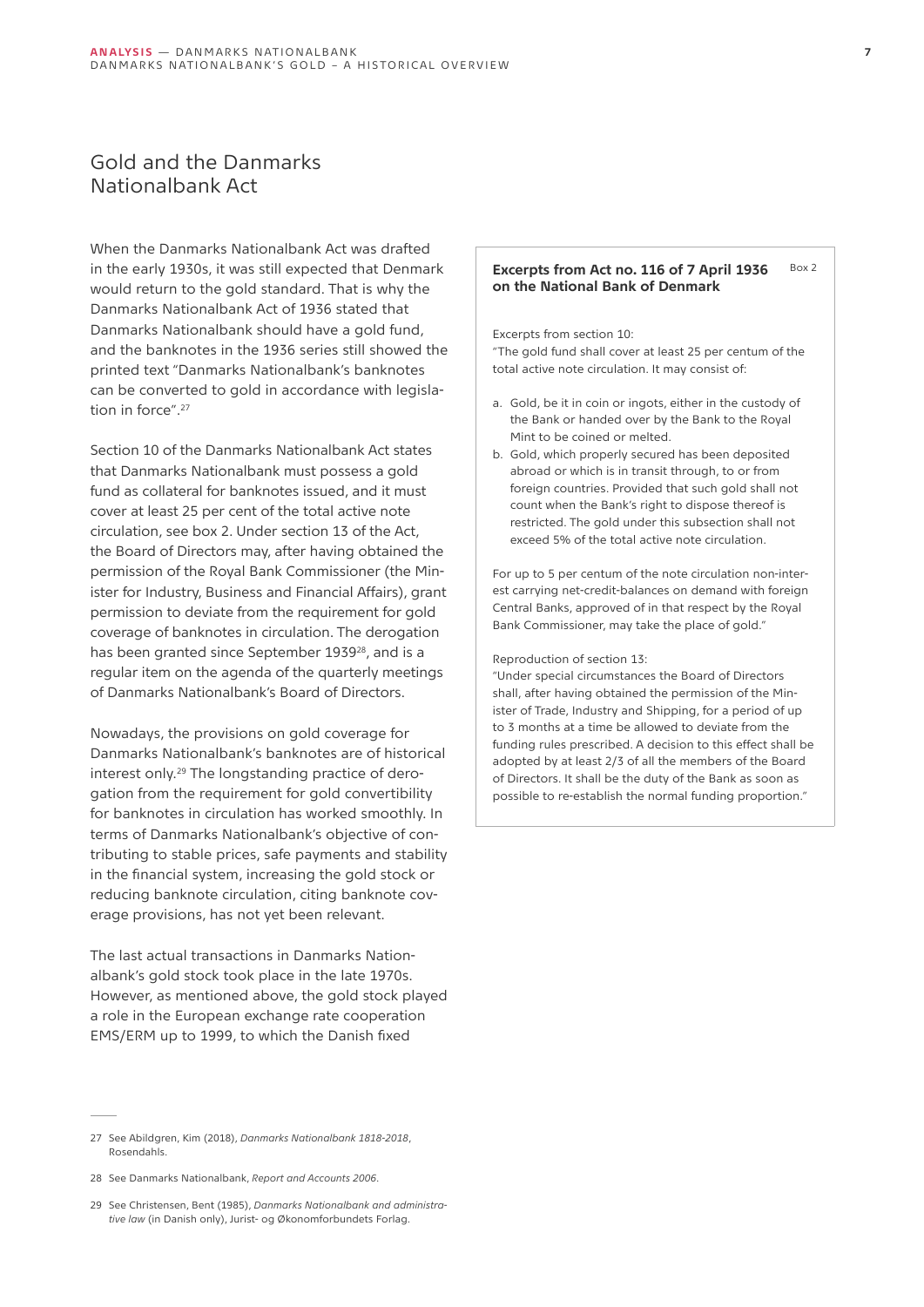<span id="page-7-0"></span>exchange rate policy was anchored, and if Denmark had chosen to join the euro in the 2000 referendum, Danmarks Nationalbank would have been obliged to transfer gold to the ECB. But then the gold became a "fixed asset" in the foreign exchange reserve, not actively managed in terms of investment, but kept largely constant in physical quantities.<sup>30</sup>

The tradition of using gold as a foreign exchange reserve asset goes back a long time, and, like Danmarks Nationalbank, many other central banks also have a gold stock as part of the foreign exchange reserve for historical reasons.

# The contents of Danmarks Nationalbank's gold stock

Danmarks Nationalbank's gold stock stood at around 66.5 tonnes at the end of 2020. Most of the stock consisted of gold bars, which were stored in depositories at the Bank of England in London and the Federal Reserve Bank of New York, USA.

Only a small part of the stock (about 1.8 tonnes) was stored at Danmarks Nationalbank in Copenhagen. This consists of three gold bars and some historical gold coins. One of the three gold bars is the one that was exhibited to the public from 2007 to 2020 in a partially open glass showcase in the Danmarks Nationalbank building at Havnegade 5 in Copenhagen.31 The other two gold bars were found in the villa (Rydhave) on Strandvejen in Copenhagen, where the former German official representative in Denmark, Dr. Best, lived during the German occupation of Denmark during World War II.32 The two gold bars were deposited with Danmarks Nationalbank in July 1945 by the subsequent resident of Rydhave (Admiral Holt). Both gold bars were marked 1940. Later, the gold bars

were handed over by the Allies to the "Commissioner for the Confiscation of German and Japanese Property"33, who sold them to Danmarks Nationalbank in May 1947.

Under the gold coin standard before World War I, as mentioned earlier, Danmarks Nationalbank was obliged to convert banknotes into gold coins, meaning that gold coins were a central part of the gold stock at the time. Danmarks Nationalbank's gold stock still includes a number of old 10- and 20-krone gold coins produced by the Royal Mint during the gold standard period. Many of these "Scandinavian gold coins" have never been in circulation. This means that they are not coins in the traditional sense, but rather semi-finished gold (gold in a form other than bars). From 2008 and for some years onwards, the public could buy these gold coins via the Royal Mint's website at a price based on the current market value of gold. Accordingly, sales prices were adjusted continuously when the gold price changed.<sup>34</sup> The Royal Mint's purchases of gold coins from Danmarks Nationalbank's foreign exchange reserve for sale to the public were executed in a number with a total weight equal to a whole gold bar. Danmarks Nationalbank then bought a "replacement gold bar" for the foreign exchange reserve of roughly the same weight as the coins for the gold depository at the Bank of England. The stock of monetary gold was thus not affected in terms of volume by the Royal Mint's coin sales.

The gold stock also includes some West Indian gold coins. This reflects the Danish involvement in the monetary system in the West Indian Islands in the early 20th century.<sup>35</sup> The Danish-West Indian National Bank was established by an act of 29 March 1904 with a view to creating a stable monetary system in the Danish West Indian Islands and promoting economic development in the islands. Danmarks Nationalbank, Privatbanken, Den Danske Landmandsbank and Københavns Handelsbank each contributed one

<sup>30</sup> See Danmarks Nationalbank, *Report and Accounts 2001*; Danmarks Nationalbank, *Report and Accounts 2002*; Danmarks Nationalbank, *Report and Accounts 2003*; Danmarks Nationalbank, *Report and Accounts 2004*; Danmarks Nationalbank, *Report and Accounts 2005*; Danmarks Nationalbank, *Report and Accounts 2006*; and Danmarks Nationalbank (2003), *Financial Management at Danmarks Nationalbank*.

<sup>31</sup> See Danmarks Nationalbank (2017), *The Danmarks Nationalbank Building*.

<sup>32</sup> See Andersen, Lisbeth and Steffen Linvald (eds.) (1979), *Copenhagen – when did it happen?* (in Danish only), Politikens Forlag.

<sup>33</sup> See Act no. 132 on the confiscation of German and Japanese property of 30 March 1946 (in Danish only).

<sup>34</sup> See the page "Sale of old gold coins" (in Danish only) on the Royal Mint website of 8 April 2008 (in Danish only) *[\(link\)](https://web.archive.org/web/20080920113531/http://www.kgl-moent.dk/DKM/DK/Coins.nsf/side/Salg_af_gamle_guldmoenter!OpenDocument)* and the Royal Mint, *Coin Catalogue 2013* (in Danish only).

<sup>35</sup> See Abildgren, Kim (2018), *Danmarks Nationalbank 1818-2018*, Rosendahls; Begtrup, Jens Worm (2010), Danish-West Indian National Bank 1904-1935 (in Danish only), *Erhvervshistorisk årbog*, Vol. 59, pp. 183-211; and Wilcke, J. (1930), *Silver and Gold Coin Standards 1845- 1914* (in Danish only), Gads Forlag.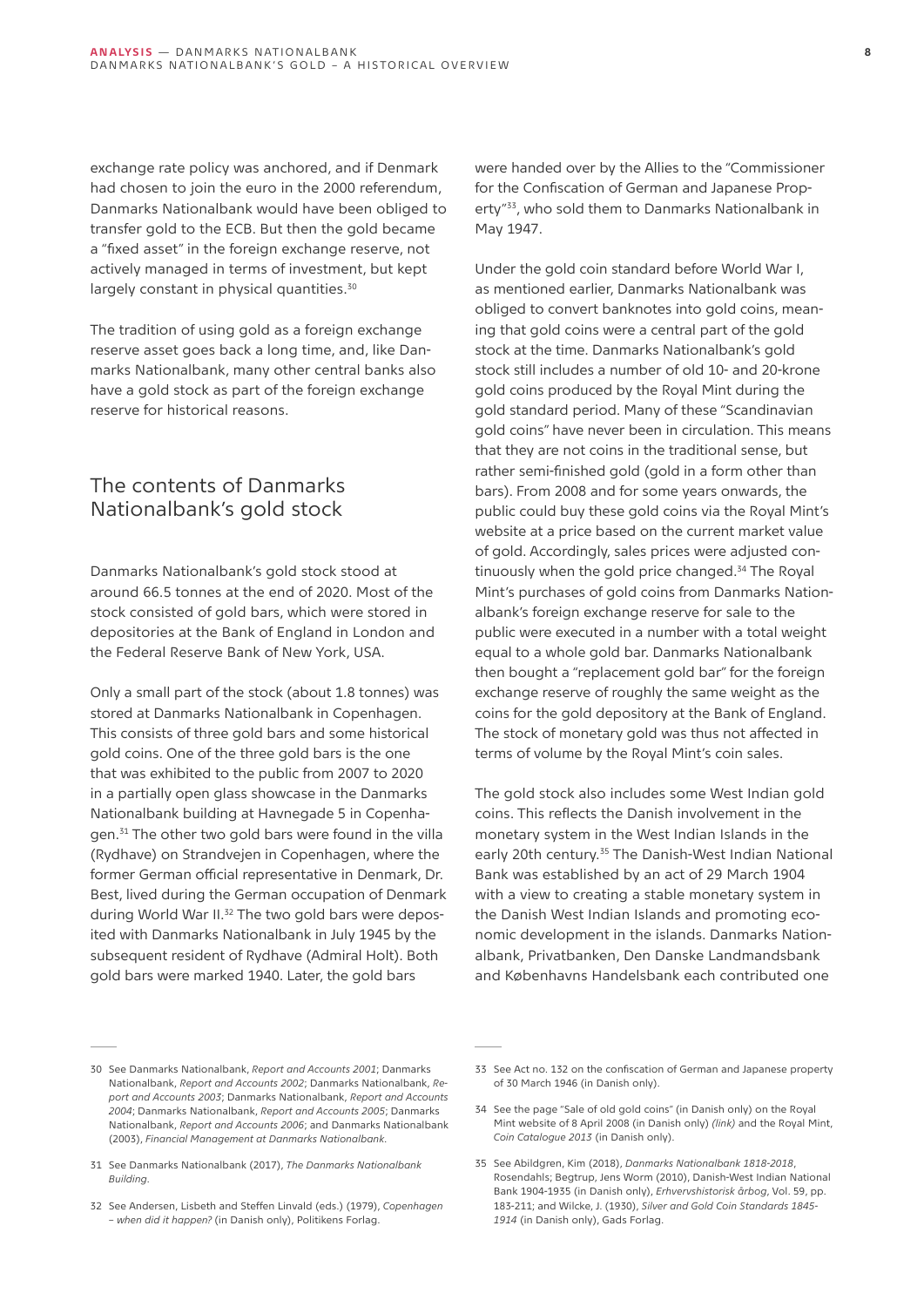fourth of the equity capital. The Danish-West Indian National Bank was granted a monopoly on issuing banknotes on the islands for a period of 30 years and was also to conduct retail banking operations. 10 per cent of the bank's net proceeds was to be transferred to the Danish government as taxes. The currency unit of the banknotes issued was franc (divided into 100 bits) and the banknotes could be exchanged for Danish kroner (in Scandinavian gold coins) at a fixed exchange rate via the bank's office in Copenhagen. At the same time as the Danish-West Indian National Bank Act, a Coinage Act for the West Indies was implemented on 29 March 1904. The main coins were 20 and 50 francs in gold, and the coins were made at the Royal Mint in Copenhagen.

# The size of the gold stock over time

The development in Danmarks Nationalbank's gold stock since the mid-1930s is shown in chart 2.

The decline in the gold stock from 1939 to 1945 primarily reflects gold sales in connection with payments relating to Denmark's foreign debt: During World War II, the Danish legation in the USA had access to Danmarks Nationalbank's gold stock in New York, and gold was sold during the war years from Danmarks Nationalbank's depository in the USA to cover interest payments on the central government's dollar debt.<sup>36</sup>

In the years 1937-46, the sale of gold for technical use (e.g. for dentists), viewed in isolation, contributed to a modest reduction in the gold stock.<sup>37</sup> The background was that Danmarks Nationalbank had



asked the Ministry of Trade to abolish access to free imports of gold for technical use. The request was motivated by fears that the Danish krone could come under pressure from this channel during a possible currency crisis. Instead, gold could then be acquired for technical use from Danmarks Nationalbank.

In the 1950s and 1960s, some of the movements in the gold stock were due to transactions with the US Treasury within the Bretton Woods system, see chart 3. In the 1950s, Denmark bought a substantial amount of gold from the US Treasury. In 1969, Denmark sold a large amount of gold of just over 22 tonnes to increase the highly liquid part of the for-

<sup>36</sup> See Mordhorst, Kirsten (1968), *Danish Monetary History*. *Annex* (in Danish only), Danmarks Nationalbank; Danmarks Nationalbank, *Report and Accounts 1940* (in Danish only); Danmarks Nationalbank, *Report and Accounts 1941* (in Danish only); and Danmarks Nationalbank, *Report and Accounts 1945*. Some of these gold sales could not be entered to Danmarks Nationalbank's accounts until 1945.

<sup>37</sup> See Danmarks Nationalbank, *Report and Accounts 1937* (in Danish only); Danmarks Nationalbank, *Report and Accounts 1938* (in Danish only); Danmarks Nationalbank, *Report and Accounts 1939* (in Danish only); Danmarks Nationalbank, *Report and Accounts 1940* (in Danish only); Danmarks Nationalbank, *Report and Accounts 1941* (in Danish only); Danmarks Nationalbank, *Report and Accounts 1942* (in Danish only); Danmarks Nationalbank, *Report and Accounts 1943* (in Danish only); Danmarks Nationalbank, *Report and Accounts 1944* (in Danish only); Danmarks Nationalbank, *Report and Accounts 1945*; and Danmarks Nationalbank, *Report and Accounts 1946*.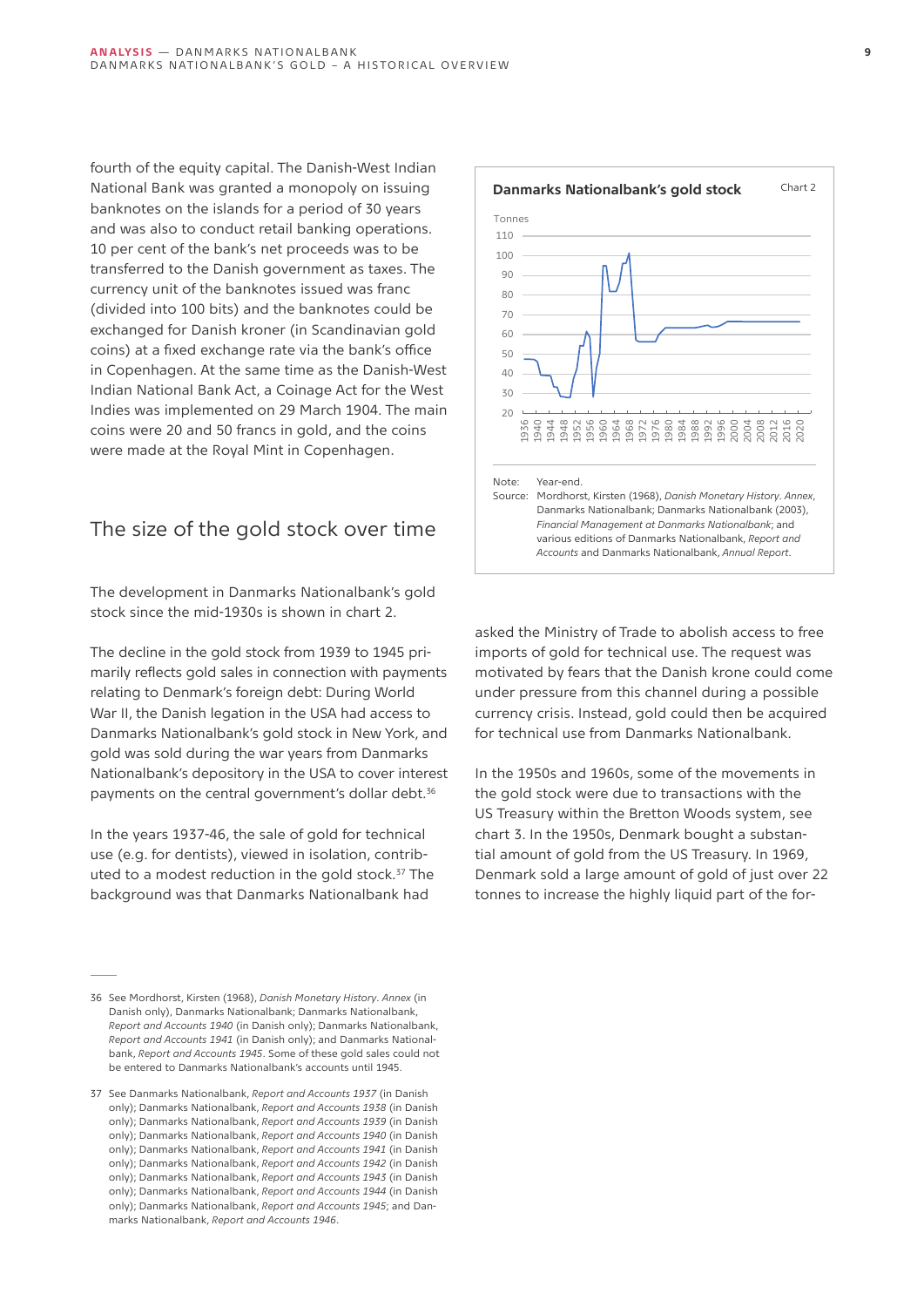eign exchange reserve in connection with an international currency crisis.<sup>38</sup>

The movements in the gold stock can also be attributed to transactions with the International Monetary Fund (IMF). In 1947, Denmark paid about 5 tonnes of gold to the IMF as part of Denmark's quota as an IMF member country.39 Additional gold was paid to the IMF linked to the quota as well as subsequent increases in 1949<sup>40</sup>, 1959<sup>41</sup>, 1966<sup>42</sup> and 197043. There were also other types of transactions with the IMF. For example, Danmarks Nationalbank paid gold to the IMF in 1971 in connection with the repayment of a previous Danish drawing on the IMF44, and the IMF sold gold to Denmark against kroner in 196545 and 196846 in connection with other countries' drawings on the IMF. In addition, between 1977 and 1979 the IMF sold about 6.9 tonnes of gold back to Denmark.47

The increase in Danmarks Nationalbank's gold stock in the years from the late 1980s until the early 2000s reflects interest income from Danmarks Nationalbank's gold lending and borrowing in the years 1987-2004, see below. The interest on gold lending was paid in gold, and the gold interest was either sold or went towards the gold stock.<sup>48</sup>

- 38 See Danmarks Nationalbank, *Report and Accounts 1969*.
- 39 See Danmarks Nationalbank, *Report and Accounts 1946*; Danmarks Nationalbank, *Report and Accounts 1947*; and IMF, *Annual Report 1947*.
- 40 See Danmarks Nationalbank, *Report and Accounts 1949*.
- 41 See Danmarks Nationalbank, *Report and Accounts 1959*.
- 42 See Danmarks Nationalbank, *Report and Accounts 1965*; and Danmarks Nationalbank, *Report and Accounts 1966*.
- 43 See Danmarks Nationalbank, *Report and Accounts 1970*.
- 44 See Danmarks Nationalbank, *Report and Accounts 1971*.
- 45 See Danmarks Nationalbank, *Report and Accounts 1965*.
- 46 See Danmarks Nationalbank, *Report and Accounts 1968*.
- 47 See Danmarks Nationalbank, *Report and Accounts 1976*; Danmarks Nationalbank, *Report and Accounts 1977*; Danmarks Nationalbank, *Report and Accounts 1978*; Danmarks Nationalbank, *Report and Accounts 1979*; and IMF, *Annual Report 1980.*
- 48 See Bie, Ulrik and Astrid Henneberg Pedersen (1999), The Role of Gold in the Monetary System, *Danmarks Nationalbank Monetary Review*, Vol. 38(3), pp. 19-35; Danmarks Nationalbank (2003), *Financial Management at Danmarks Nationalbank*; Danmarks Nationalbank*, Report and Accounts 2003*; and Danmarks Nationalbank, *Report and Accounts 2004*.



Danmarks Nationalbank's gold stock has remained largely unchanged since the early 2000s.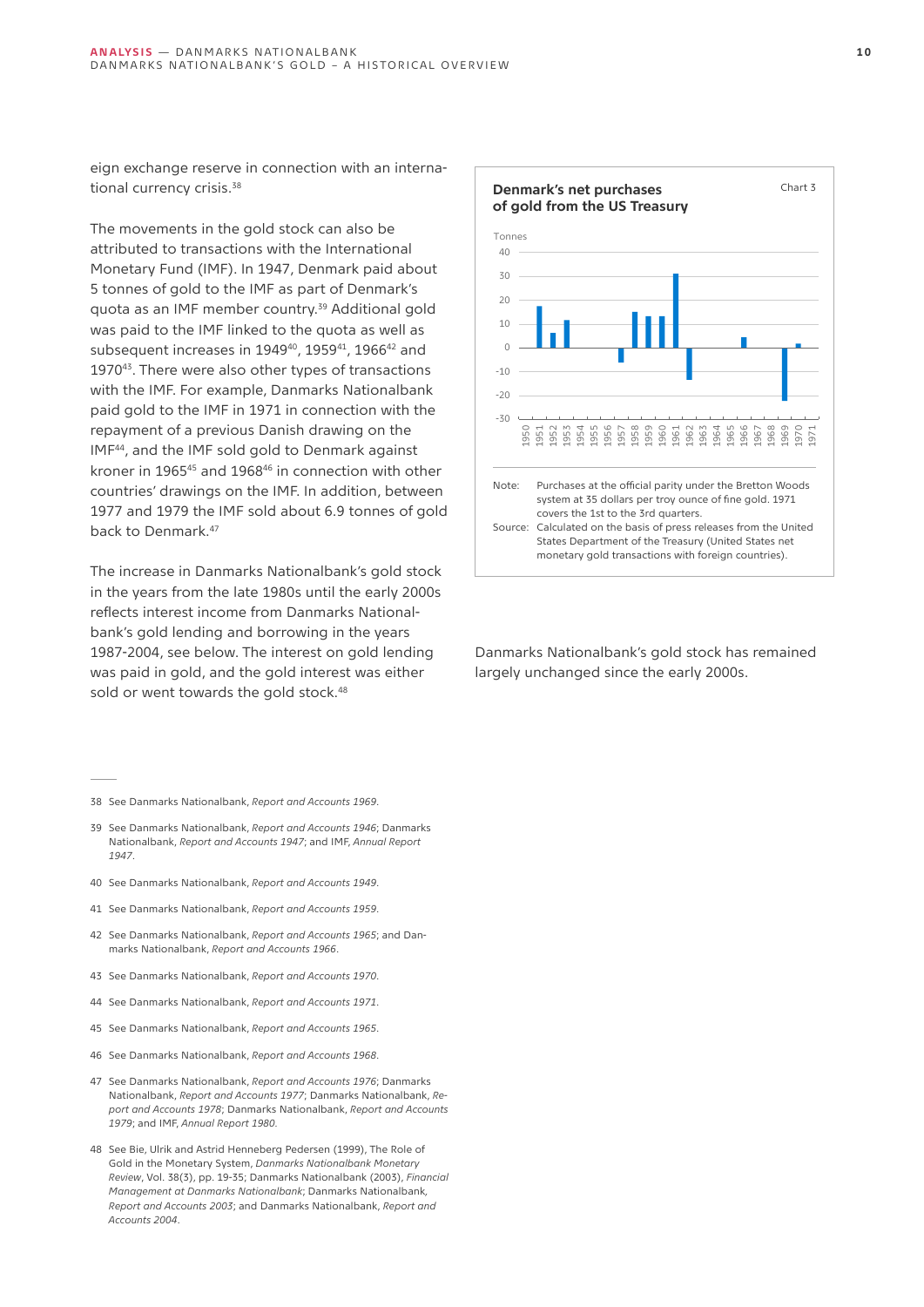# Gold lending

The return on a gold stock basically consists of any capital gains resulting from a rising gold price. In the mid-1980s, an international gold lending market emerged in London, and in 1987 Danmarks Nationalbank began to lend gold from its Bank of England depository to banks with high credit ratings in order also to obtain a continuous return on its gold.49

In the international market for gold lending, central banks can lend gold for, for example, three or six months to commercial banks. The commercial banks in turn lend the gold to, for instance, mining companies wishing to hedge against future price falls for gold. For example, if a mining company in May wants to hedge against a fall in the price of mining gold next August, it may choose in May to borrow gold from a commercial bank for three months subject to an interest rate. The mining company sells the borrowed gold in the spot market in May and returns gold (from its mining operations in August) to the commercial bank in August. This means that the mining company has in reality sold the gold from its mining operations in August at the gold price applying in May. For some mining companies, this may also be an attractive approach to obtaining short-term financing.

When lending gold, the gold bars are not necessarily moved physically (if the borrower has not needed to sell or use the borrowed gold bars). Nor does the lender necessarily get back the same gold bars at the end of the loan period, just gold bars of the same type and quality. It is common for the exact amount of gold lent differ slightly from the amount of gold returned at the end of the loan period. The market practice is to settle the difference as a purchase or sale of gold.50 Therefore, lending transactions can lead to minor fluctuations in a gold stock. Lending gold on standard terms requires gold bars of a standardised type (London deliverable gold bars) and gold coins cannot be lent.

As described, there were many transactions between Danmarks Nationalbank and the US Treasury during the Bretton Woods period, and by the mid-1980s the bulk of Danmarks Nationalbank's gold stock was held in custody at the Federal Reserve Bank in New York. In order for Danmarks Nationalbank to benefit substantially from the new international gold lending market in London, gold had to be moved from its New York depository to its London depository.

The gold bars in Danmarks Nationalbank's New York depository consisted of so-called "US melts" cast by the US Mint for the US Treasury with greater variation in the weight of the individual bars than permitted by the London deliverable standard. The gold bars thus had to be remelted if they were to be lent on standardised terms in London.

The remelting took place over a number of years in connection with lending transactions where gold bars were lent from Danmarks Nationalbank's depository in New York against the return of London deliverable gold bars in Danmarks Nationalbank's depository at the Bank of England at the end of the loan period (so-called location swap lending with quality upgrading). The costs of this change in the gold stock meant, all other things being equal, lower net interest income from gold lending than would have been the case with lending London deliverable gold bars on standard terms from a London depository. After a number of years, most of Danmarks Nationalbank's gold stock in London was London deliverable gold bars.51 However, a small portion of the gold stock was still held in custody at the Federal Reserve Bank in New York. Retaining the depository in New York enabled Danmarks Nationalbank to also enter into gold lending agreements in London with return of the gold to New York.

<sup>49</sup> See box 1 in Bie, Ulrik and Astrid Henneberg Pedersen (1999), The Role of Gold in the Monetary System, *Danmarks Nationalbank Monetary Review*, Vol. 38(3), pp. 19-35.

<sup>50</sup> See World Gold Council (2019), *A Central Banker's Guide to Gold as a Reserve Asset*, August.

<sup>51</sup> See Bie, Ulrik and Astrid Henneberg Pedersen (1999), The Role of Gold in the Monetary System, *Danmarks Nationalbank Monetary Review*, Vol. 38(3), pp. 19-35.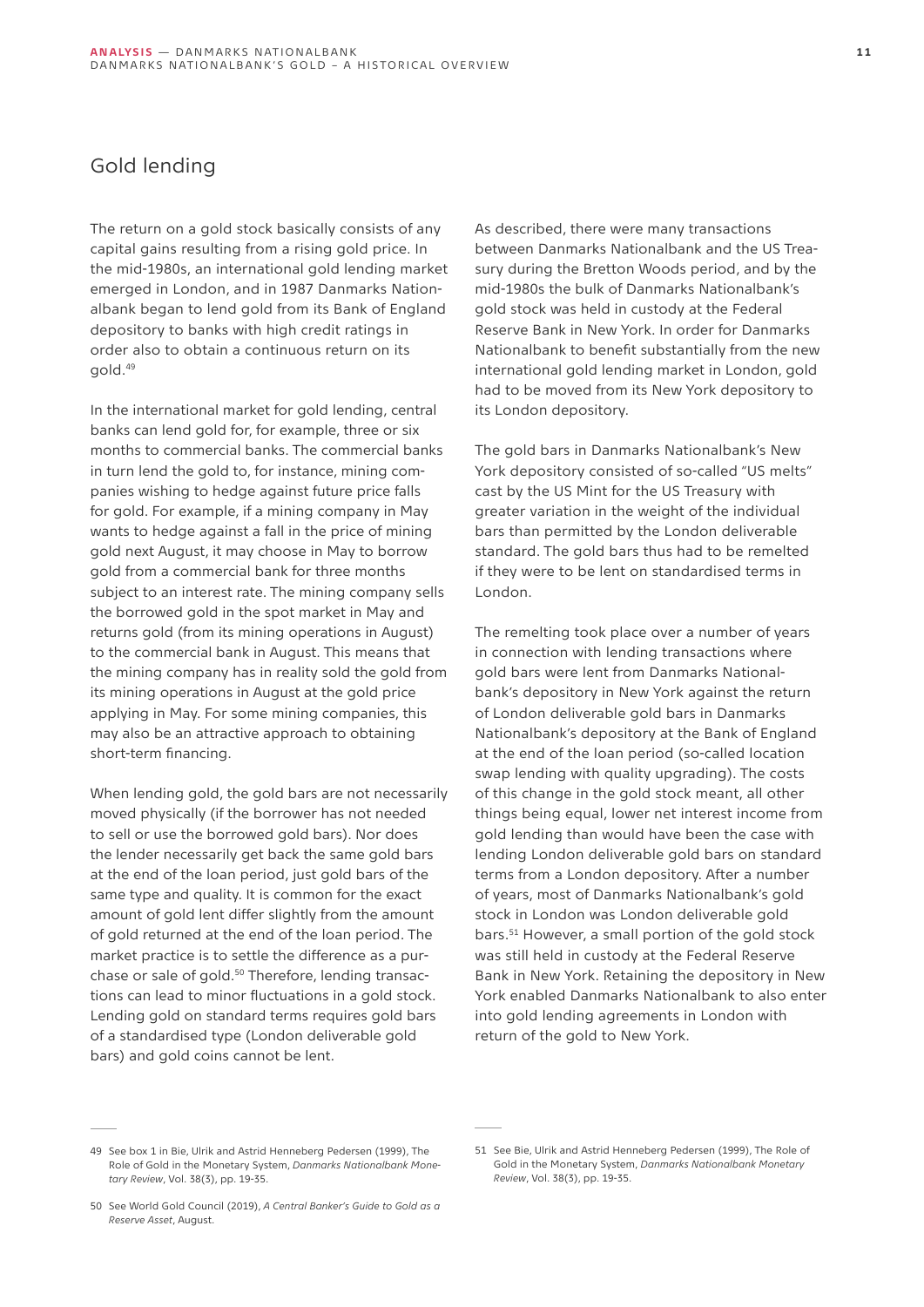In 2002, Danmarks Nationalbank remelted a large stock of gold coins and a small number of non-standard gold bars from the gold stock in Copenhagen as standardised gold bars. The remelted gold bars were moved to London for lending or borrowing against in the international gold market. Danmarks Nationalbank had bought the gold coins from Norges Bank in 1997, see box 3.52

As mentioned above, Danmarks Nationalbank began lending gold from its bank of England depository in 1987. In the late 1990s and early 2000s, large parts of the stock had been lent, see chart 4.

Danmarks Nationalbank stopped lending gold during 2004.53 By then, interest rates on gold lending had become so low that revenues no longer matched the administrative costs and the (limited) credit risk of lending.54

### **Danmarks Nationalbank's gold lending** Chart 4  $\Omega$ 10  $\overline{20}$  $30$ 40  $50$  $60$ 70 1987 1988 1991 1992 1993 1995 1996 1997 1998 1999 2000 2001 2002 2003 Tonnes Note: Year-end except 1988 (November), 1991 (October), 1992 (September) and 1993 (March). Source: Various editions of Danmarks Nationalbank, *Report and Accounts*; Danmarks Nationalbank's document archive at the Danish National Archives and internal material at Danmarks Nationalbank.

## **Purchase and remelting of Scandinavian gold coins from Norges Bank** Box 3 Box 3

The Scandinavian Currency Union entailed that Danish, Swedish and Norwegian krone coins had the same gold content as from the mid-1870s and could circulate freely in the three countries as legal tender.

In the second half of the 1990s, Norges Bank still had a large amount of Danish gold coins from the Currency Union in its gold stock. The gold coins had been issued by the Royal Mint, which Danmarks Nationalbank had taken over from the government in 1975. The coins were in principle still legal tender in Denmark.

Norges Bank contacted Danmarks Nationalbank about the gold coins in connection with a restructuring of its gold stock. The result of the request was that in October 1997 Danmarks Nationalbank received coins from Norges Bank with a gold content of about 1.6 tonnes of fine gold in return for supplying gold bars of similar weight to Norges Bank's gold depository at the Bank of England.

Danmarks Nationalbank considered selling off the gold coins from Norges Bank in order to realise any numismatic added value, i.e. added value in relation to the actual gold value due to interest in coins among coin collectors. After an analysis, it was considered that the risks of a sale were too high in relation to the expected net revenue. These were not coins of particular numismatic value, so the sales prices were not much higher than the gold value of the coins.

After consulting the National Museum of Denmark, Danmarks Nationalbank decided in 2002 to have the gold coins from Norges Bank remelted together with 13 non-standard gold bars from Danmarks Nationalbank's gold stock in Copenhagen. It was all remelted into 1.7 tonnes of standardised gold bars (London deliverable), which was then added to the depository at the Bank of England for lending or borrowing against in the international gold market.

- 53 No significant gold lending was made in 2004, see Danmarks Nationalbank, *Report and Accounts 2004*.
- 54 See Danmarks Nationalbank, *Report and Accounts 2005*; and Danmarks Nationalbank (2003), Financial Management at Danmarks Nationalbank.

<sup>52</sup> See Norges Bank, *Report and Accounts 1997*; and Danmarks Nationalbank, *Report and Accounts 2002*.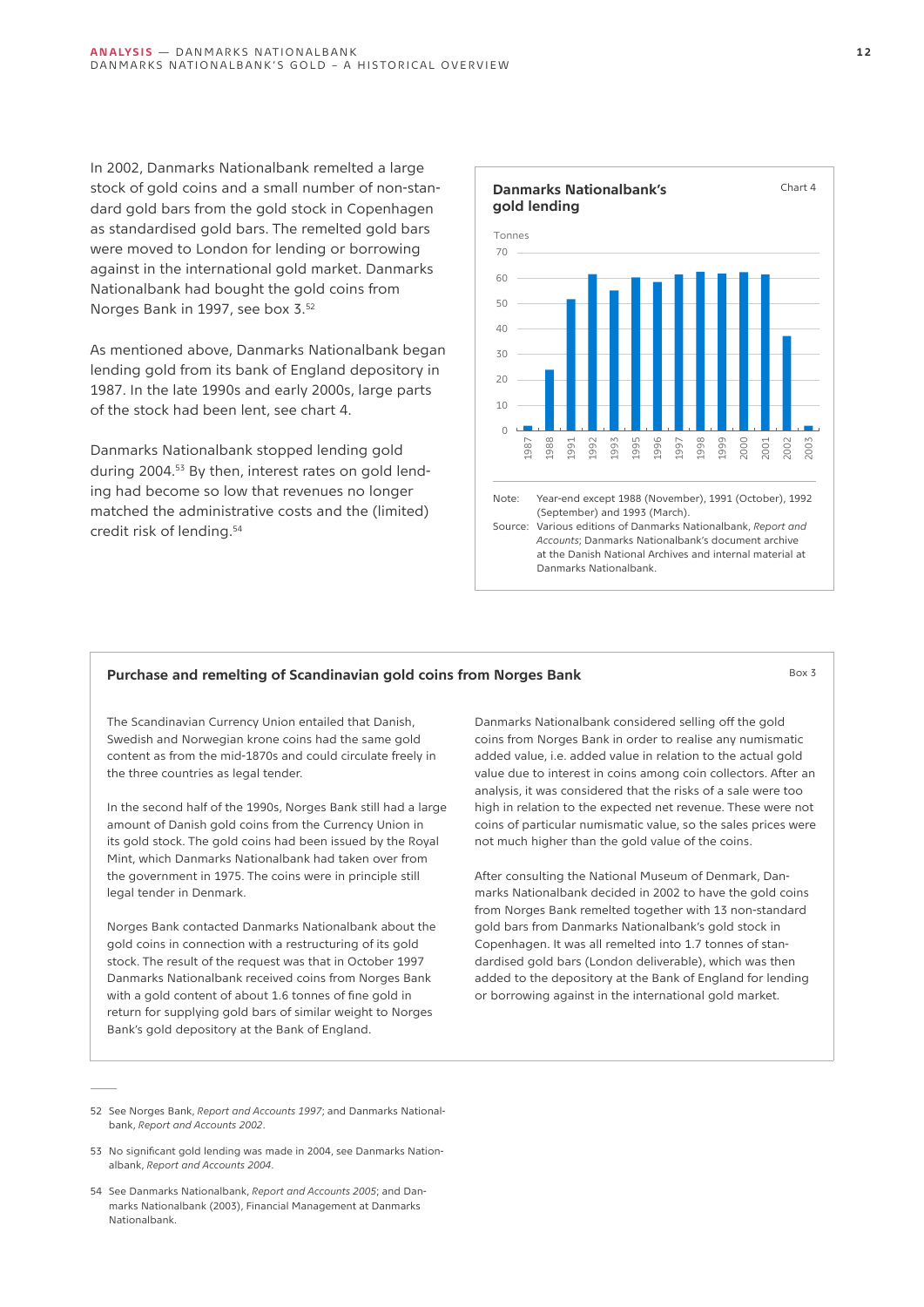# Geographical location of the gold stock

The physical storage of Danmarks Nationalbank's gold is determined, among other things, on the grounds of security, costs and logistics. The latter includes the consideration of being able to sell or borrow against the gold in the international gold market, should foreign exchange need to be raised to defend the krone exchange rate. Of Danmarks Nationalbank's gold stock of around 66.5 tonnes at the end of 2020, 0.4 tonnes were placed in custody with the Federal Reserve Bank of New York, 64.4 tonnes in custody with the Bank of England and the remaining 1.8 tonnes at Danmarks Nationalbank in Copenhagen.

The geographical location of the gold stock has varied over time. In the late 1930s, the gold stock was located in Copenhagen, see chart 5. During 1939 and early 1940, much of the gold was moved to the Federal Reserve Bank in New York, USA.<sup>55</sup> The gold was transported very secretly in a series of shipments via Sweden and Norway. This was due to fears that Germany would occupy Denmark and reports that the central banks of the countries occupied by Germany had been robbed of their gold reserves. A total of 19.6 tonnes<sup>56</sup> of Danmarks Nationalbank's gold was shipped to the USA just before the occupation. This represented about 40 per cent of Danmarks Nationalbank's total gold stock at the end of 1939.

After the war, most of Danmarks Nationalbank's gold abroad was repatriated to Copenhagen.

55 See Danmarks Nationalbank, *Report and Accounts 1945*; Bie, Ulrik and Astrid Henneberg Pedersen (1999), The Role of Gold in the Monetary System, *Danmarks Nationalbank Monetary Review*, Vol. 38(3), pp. 19-35; and Abildgren, Kim (2018), *Danmarks Nationalbank 1818-2018*, Rosendahls. The relocation of the gold to the USA just before the German occupation of Denmark is based, among other things, on archive documents from Danmarks Nationalbank described in Lidegaard, Bo (2003), *Overleveren 1914-1945,* in: Due-Nielsen, Carsten, Ole Feldbæk and Nikolaj Petersen (eds.), *Denmark's foreign policy history* (in Danish only), Volume 4, Gyldendal; and Denta, Henrik (2015), *Guld og bedrag*  (in Danish only), Gads Forlag.

56 The 19.6 tonnes of gold corresponded to a book value of around kr. 47 million, calculated according to the krone's gold value in the Coinage Act of 1873 (1 kg fine gold = kr. 2,480). The market value of the gold was significantly higher. The official US gold price in 1939 was 35 dollars per troy ounce of gold. At the dollar exchange rate in mid-1939 (kr. 4.795 per dollar), this corresponded to a market price of approximately kr. 5.396 per kg fine gold, see Danmarks Nationalbank, *Report and Accounts 1939*. The market value of the 19.6 tonnes of gold was thus around kr. 106 million.

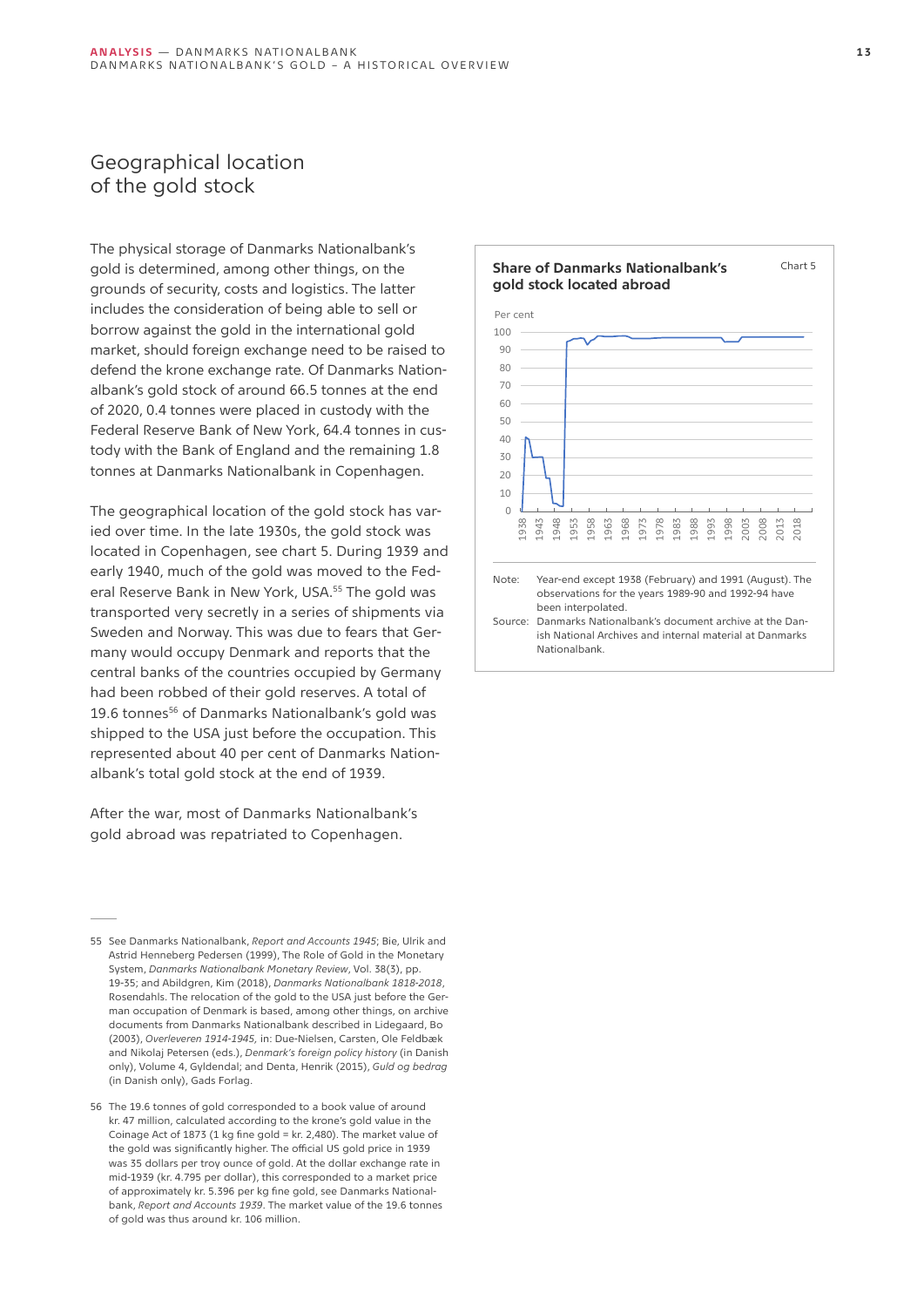Following the outbreak of the Korean War in 1950, the international situation became tense again, and in 1951 it was decided again to relocate a large part of the gold stock in Copenhagen abroad. 5.4 tonnes of gold were moved from Copenhagen to Danmarks Nationalbank's new gold depository in London. In addition, 13.8 tonnes of gold were moved from Copenhagen to London – Danmarks Nationalbank had sold this gold to the BIS and Banque de France for delivery in London against dollars. Danmarks Nationalbank used the dollar proceeds to buy gold bars from the Federal Reserve Bank of New York and the BIS for delivery at Danmarks Nationalbank's gold depository at the Federal Reserve Bank of New York and a new depository at the Bank of Canada in Ottawa. After these transactions – and after a series of further transactions between Danmarks Nationalbank's gold and dollar reserves in the first part of 1951 – the majority of Danmarks Nationalbank's gold stock was located in the USA.

This was still the case in the mid-1980s. When Danmarks Nationalbank began to lend gold in the international gold market in London in 1987, most of the gold stock was moved to the Bank of England over a number of years, as mentioned above. Since 2002, Danmarks Nationalbank has held about 0.5 per cent of its gold stock at the Federal Reserve Bank of New York, around 97 per cent of its gold stock at the Bank of England in London and the remaining around 2.5 per cent in Copenhagen.

Over the past decade, there has been increased focus on the location of central bank gold. In 2013, the German central bank (Deutsche Bundesbank) decided that half of its gold stock should be located in Frankfurt<sup>57</sup>, and some other countries' central banks (including the Netherlands<sup>58</sup>, Poland<sup>59</sup> and Austria<sup>60</sup>) have also repatriated gold in recent years.

In 2010, Danmarks Nationalbank initiated an investigation of various aspects of repatriating its gold. Based on an assessment of the security and cost issues of transporting the gold home and storing it in Denmark, Danmarks Nationalbank decided that the geographical location of the gold should not be changed for the time being. The current geographical location makes it also easier to sell or borrow against the gold in the international gold market if foreign exchange needs to be raised to defend the krone exchange rate.

# Gold in the annual accounts

Since 1988, the gold stock has been shown in Danmarks Nationalbank's annual accounts on the balance sheet at year-end market value.<sup>61</sup> Both realised and unrealised capital gains and losses on gold are recognised in the income statement. Accordingly, viewed in isolation, fluctuations in the price of gold may lead to significant variations in Danmarks Nationalbank's accounting results. Since 2015, any transfers of Danmarks Nationalbank's profits to the central government have especially taken into account the fluctuations in the gold price by basing the transfers on accounting results excluding value adjustments on gold.<sup>62</sup>

It is worth noting a number of special issues regarding the treatment of gold in Danmarks Nationalbank's annual accounts before 1988:

• The value of the gold deposited by Danmarks Nationalbank at the end of the years 1979-97 with the European Monetary Cooperation Fund (EMCF) and later the European Monetary Institute (EMI) was not included under the asset item

<sup>57</sup> See press release *Bundesbank plans to relocate part of its gold reserves,* Deutsche Bundesbank, 16 January 2013; and press release *Bundesbank completes gold transfer ahead of schedule,* Deutsche Bundesbank, 23 August 2017.

<sup>58</sup> See De Nederlandsche Bank, *Annual Report 2014*.

<sup>59</sup> See press release *Narodowy Bank Polski has completed the operation of bringing gold to Poland,* Narodowy Bank Polski, 25 November 2019.

<sup>60</sup> See Oesterreichische Nationalbank (2018), *Gold storage policy of the Oesterreichische Nationalbank*.

<sup>61</sup> See Danmarks Nationalbank, *Report and Accounts 1988*; Danmarks Nationalbank, *Report and Accounts 1998*; Danmarks Nationalbank, *Report and Accounts 2013*; and Danmarks Nationalbank, *Annual Report 2020*.

<sup>62</sup> See Danmarks Nationalbank, *Annual Report 2015*.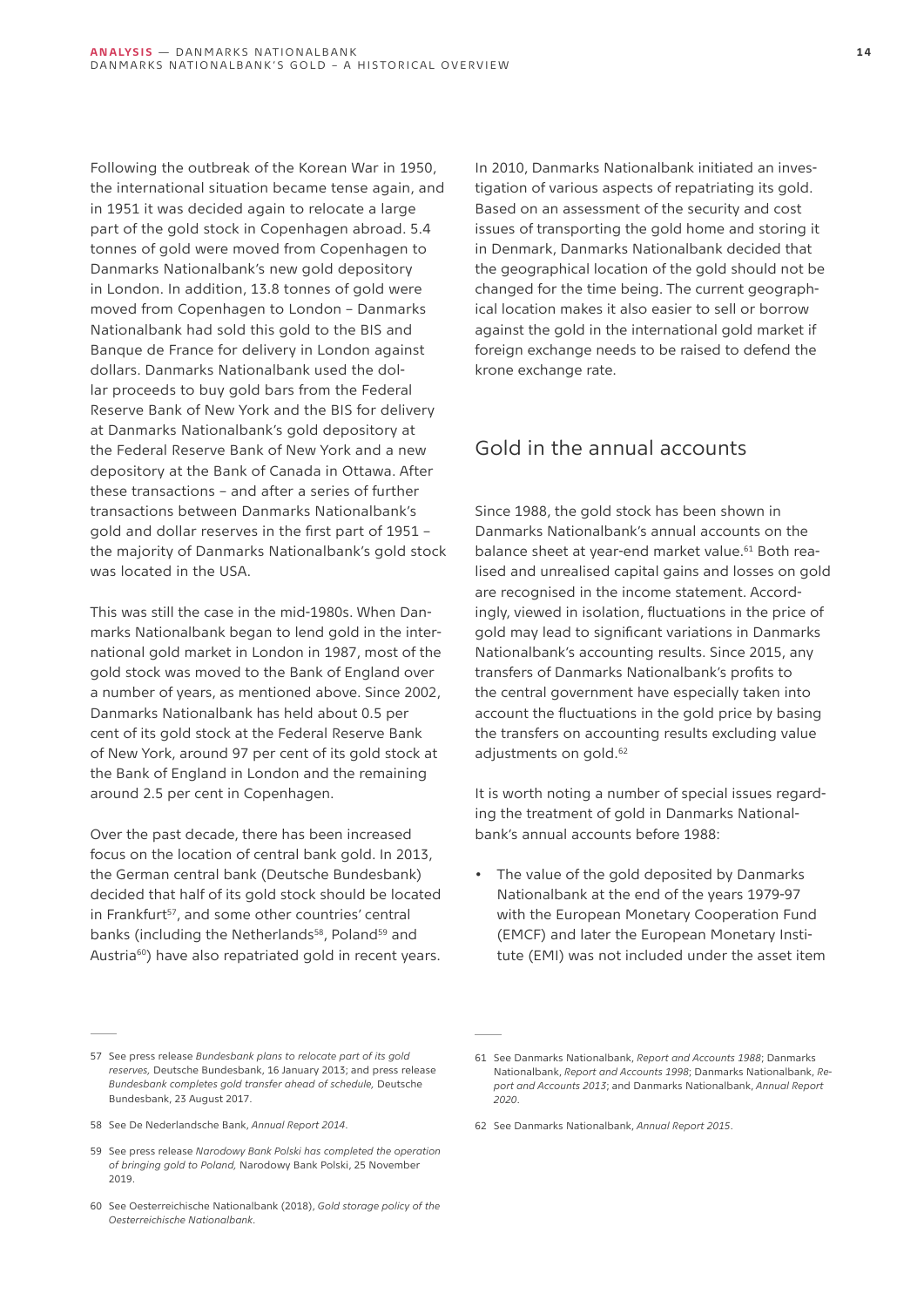"Stock of gold" in Danmarks Nationalbank's annual accounts 1979-97. The ecu claims received were included in the asset item "European Currency Units (ECUs)" and later "Claims on the European Monetary Institute".

- From 1979 to 1987, the value of gold was fixed according to the same principle as in the EMCF, i.e. the average gold price quoted in London in the last six months, but not higher than the price on the penultimate trading day of the year.63 This valuation principle resulted in valuation in the years 1983-87 of the gold stock at the price on the penultimate trading day and thus in practice at market value.<sup>64</sup>
- From 1969 to 1978, the gold stock was entered at the par value of the krone notified to the IMF.<sup>65</sup>
- In the years 1951-68, the gold stock was spread over several items on the balance sheet and with different valuations. Part of the gold stock was included under the item "Stock of gold" and valued according to the krone's value in gold under the Coinage Act of  $1873$  (1 kg fine gold = kr. 2,480). The remainder was included under "Foreign assets", valued at the par value of the krone notified to the IMF under the Bretton Woods system.<sup>66</sup>

# Control and audit of the gold stock

Danmarks Nationalbank receives annual statements (auditor's statement or custody statement) from the Bank of England and the Federal Reserve Bank of New York of the gold deposited by Danmarks Nationalbank with the two central banks. The statements are used in accordance with good international practice to confirm the presence of Danmarks Nationalbank's gold in the same way as, for example, bond custody statements.

63 See Danmarks Nationalbank, *Report and Accounts 1988*; and Danmarks Nationalbank, *Report and Accounts 1979*.

After the Bank of England opened up the possibility of inspection visits, Danmarks Nationalbank carried out physical inspections in 2014 and 2018 at the Bank of England, where samples of the gold stock were checked.<sup>67</sup> The registration numbers and purity of the sample of gold bars were checked by reading the stamp on the gold bars, which were also weight checked and ultrasound scanned. Ultrasound scanning is used to check that the individual gold bar is made of the same material throughout. The inspections did not give rise to any comments.

<sup>64</sup> See Danmarks Nationalbank, *Report and Accounts 1983*; Danmarks Nationalbank, *Report and Accounts 1984*; Danmarks Nationalbank, *Report and Accounts 1985*; Danmarks Nationalbank, *Report and Accounts 1986*; and Danmarks Nationalbank, *Report and Accounts 1987*.

<sup>65</sup> See Danmarks Nationalbank, *Report and Accounts 1979*.

<sup>66</sup> See Danmarks Nationalbank, *Report and Accounts 1968*; and Danmarks Nationalbank, *Report and Accounts 1969*.

<sup>67</sup> See Danmarks Nationalbank, *Report and Accounts 2014*; and the page "Danmarks Nationalbank's gold" on Danmarks Nationalbank's website *[\(link\)](https://www.nationalbanken.dk/en/about_danmarks_nationalbank/Pages/Danmarks-Nationalbank)*.